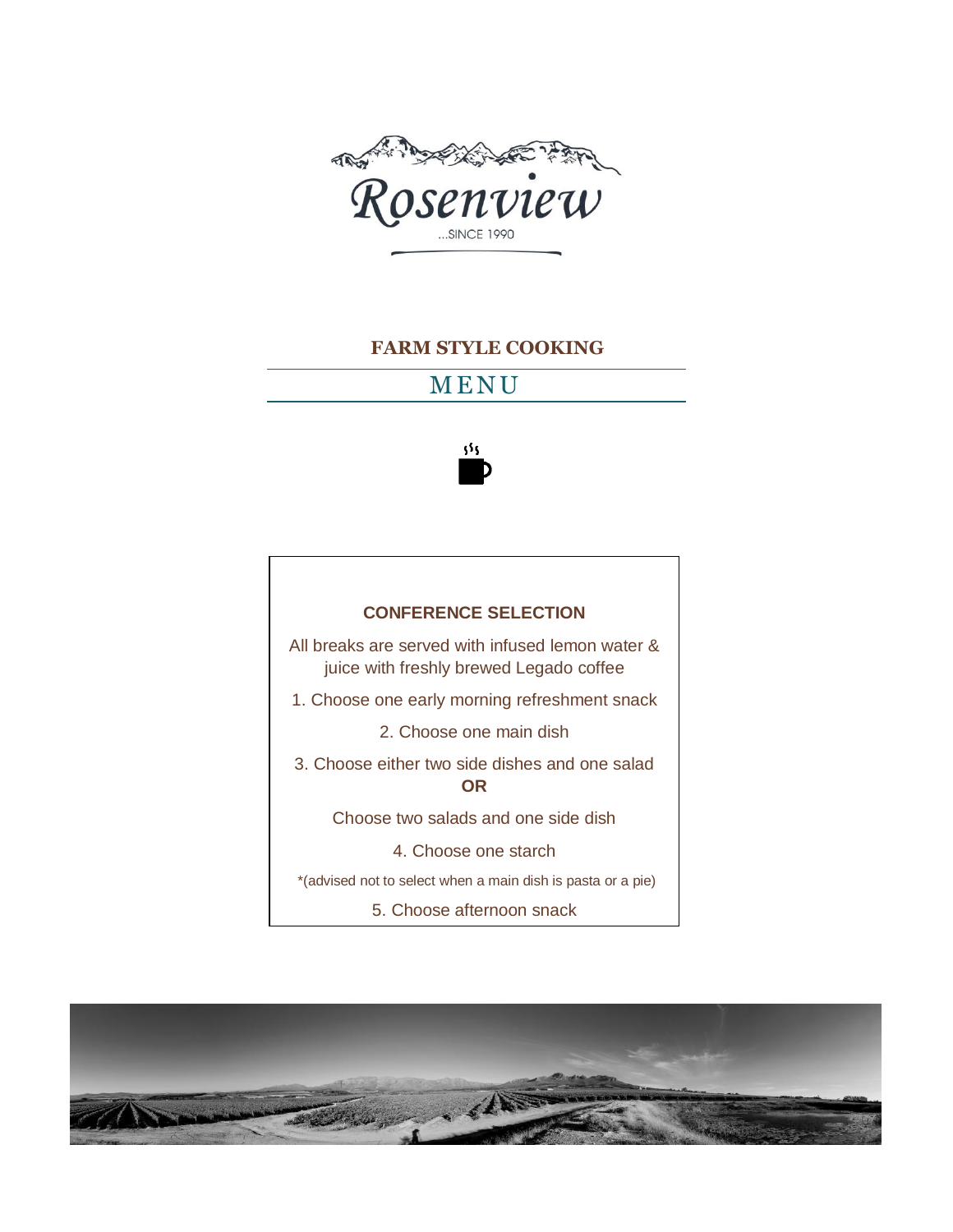## **EARLY MORNING REFRESHMENTS**

- Variety of mini Quiches (Spinach and feta, Bacon and cheese, Chicken and sundried tomato)
- Variety of sweet muffins
- Variety of savory muffins
- Sweet croissant topped with cream cheese and berries and honeyed bacon
- Savory croissant topped with cheese, ham and rocket
- Crispy French toast bites with cinnamon sugar
- Sweet scones jam and cream, butter
- Savory scones jam, marmite and cheese
- Home-made buttermilk and health rusks

# **MAIN DISH**

- Apricot chicken cooked in creamy light curry mayo chutney sauce
- Classic Beef Lasagna
- Vegetarian Lasagna
- Grilled Hake fish
- Cottage pie
- Bobotie with an apple and cheese crust
- Lamb or Beef curry
- Homemade Chicken Pie
- Sweet Chili Chicken
- Mustard Chicken

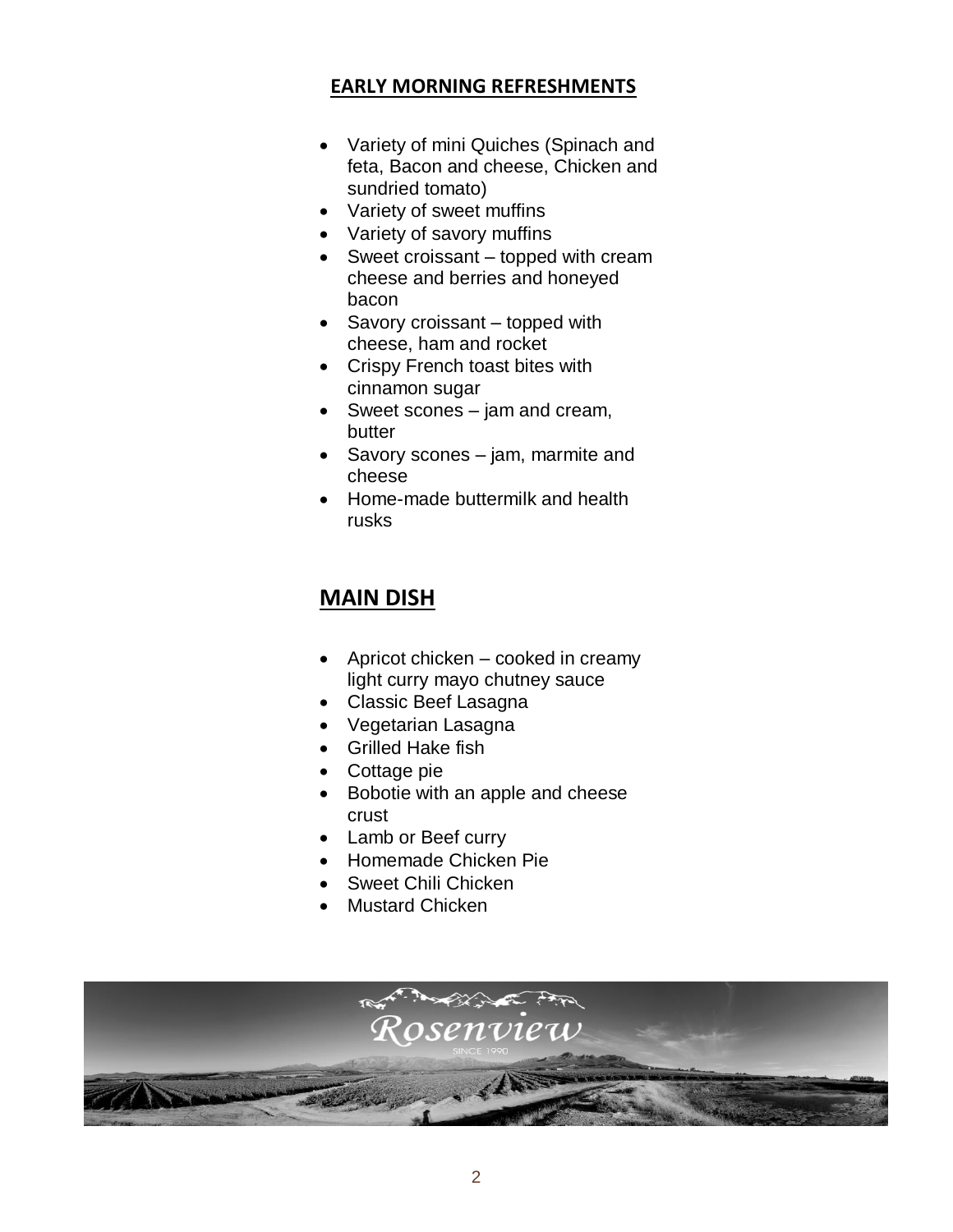- Stuffed Chicken Breast filled with feta and pepper dew
- Classic Chic Lasagna
- Butter Chicken
- Chicken with Mayonnaise and **Chutney**
- Tomato Bredie
- Gourmet Macaroni Three cheese and bacon
- Roast Pork
- Barbeque pulled Pork
- Pork Fillet with Soy Orange Sauce
- Slow cooked Chicken Marrakesh
- Soup Butternut/Chicken, Mushroom/Vegetable

# **SIDE DISHES**

- Roasted Garlic
- Roast Baby Onions
- Onion Rings
- Roast vegetables
- Broccoli and Cauliflower with cheese sauce
- Pumpkin Pie
- Green beans with butter almonds
- Baby Carrots with orange sauce
- Caramelized sweet potato with cinnamon
- Roast honeyed butternut and pumpkin seeds
- Pumpkin with sugar, cinnamon and butter
- Pumpkin fritters with caramel sauce or cinnamon sugar
- Grilled vegetable skewers

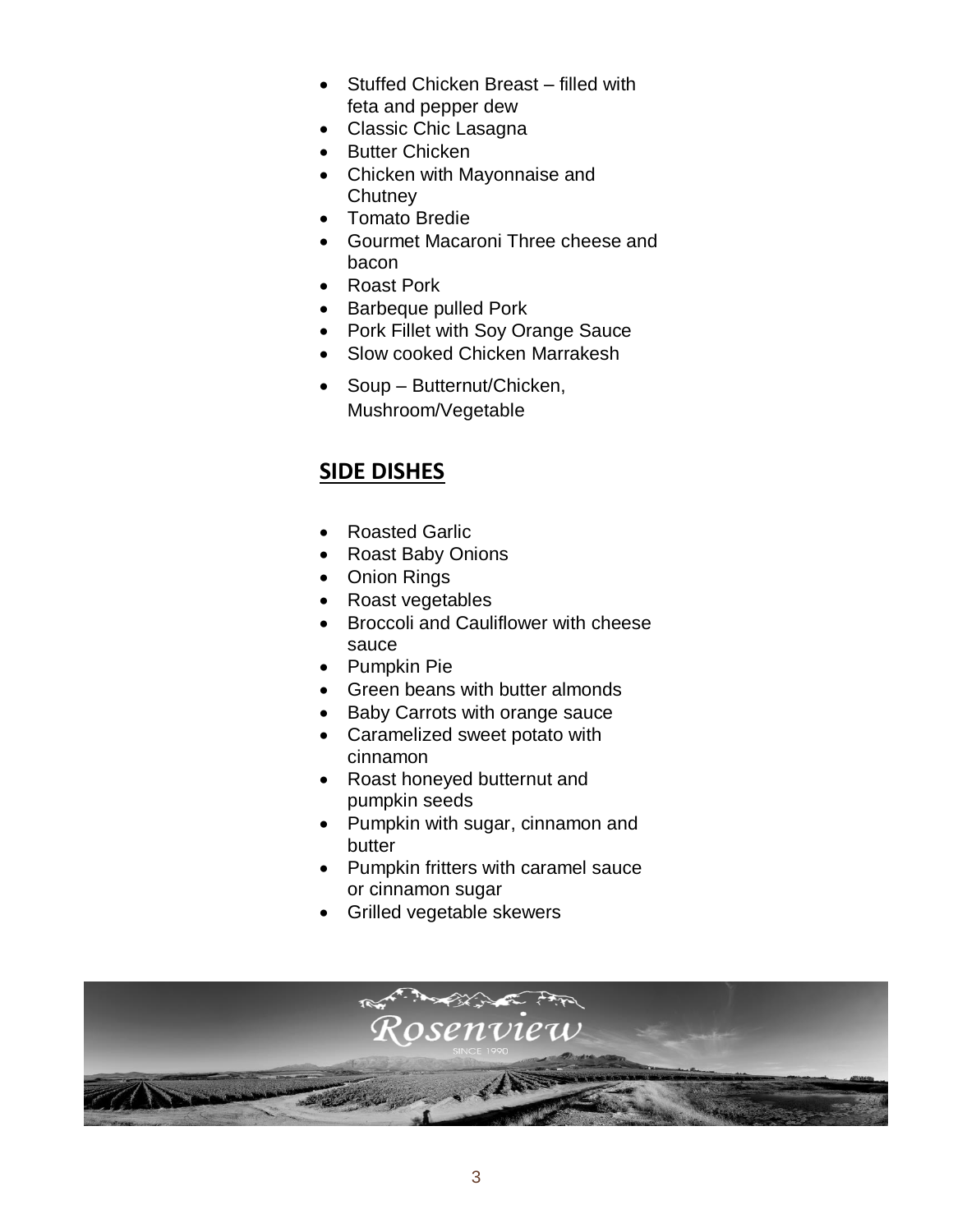#### **SAUCES**

- Creamy Mushroom
- Cheese
- Pepper
- Cheese and Jalapeno
- Barbeque
- Garlic
- Red Capsicum (Red Pepper)
- Mustard

### **STARCH**

- Butter Parsley Potatoes
- Yellow rice with Raisins
- Savory rice
- White, Jasmin, basmati or brown Rice
- Couscous
- Mash potatoes
- Roast potato wedges
- Mini seeded bread rolls
- Smashed potatoes with garlic butter
- Warm yoghurt garlic potato salad
- Potato bake
- Pasta salad (curry)
- Crispy roasted potatoes
- Garlic bread
- Potato chips
- Roti's

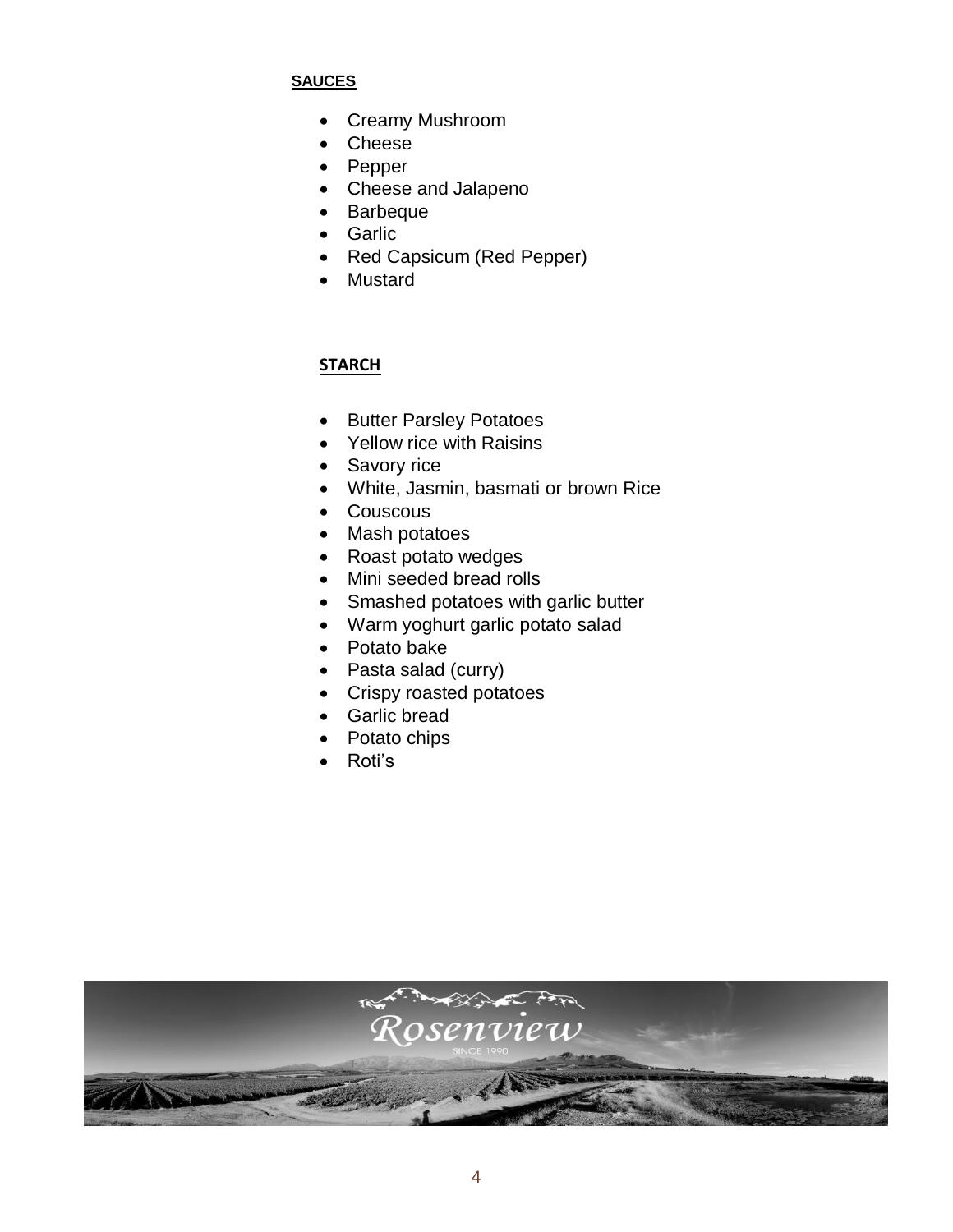### **SALADS**

- Cucumber, onion and feta
- Coleslaw
- Beetroot relish
- Green with great variety of green veg and fruit
- Broccoli, bacon and cheese
- Mexican corn corn, peppers, cucumber, coriander, baby marrow, black beans and lime dressing
- Rosenview Greek salad with a twist
- Beetroot salad
- Danish fetta salad with strawberries With pumpkin seeds and wild rocket (seasonal)
- Green salad with peas, cucumber, fetta, onion and mixed leaves
- Tomato and onion salad seasoned with salt and pepper topped with balsamic vinegar
- Broccoli & Mayo
- Potato salad
- Carrot & Pineapple

#### **AFTERNOON REFRESHMENTS**

- Mini carrot cupcakes
- Mini chocolate cup cakes
- Chocolate brownies
- Scones with jam and cream

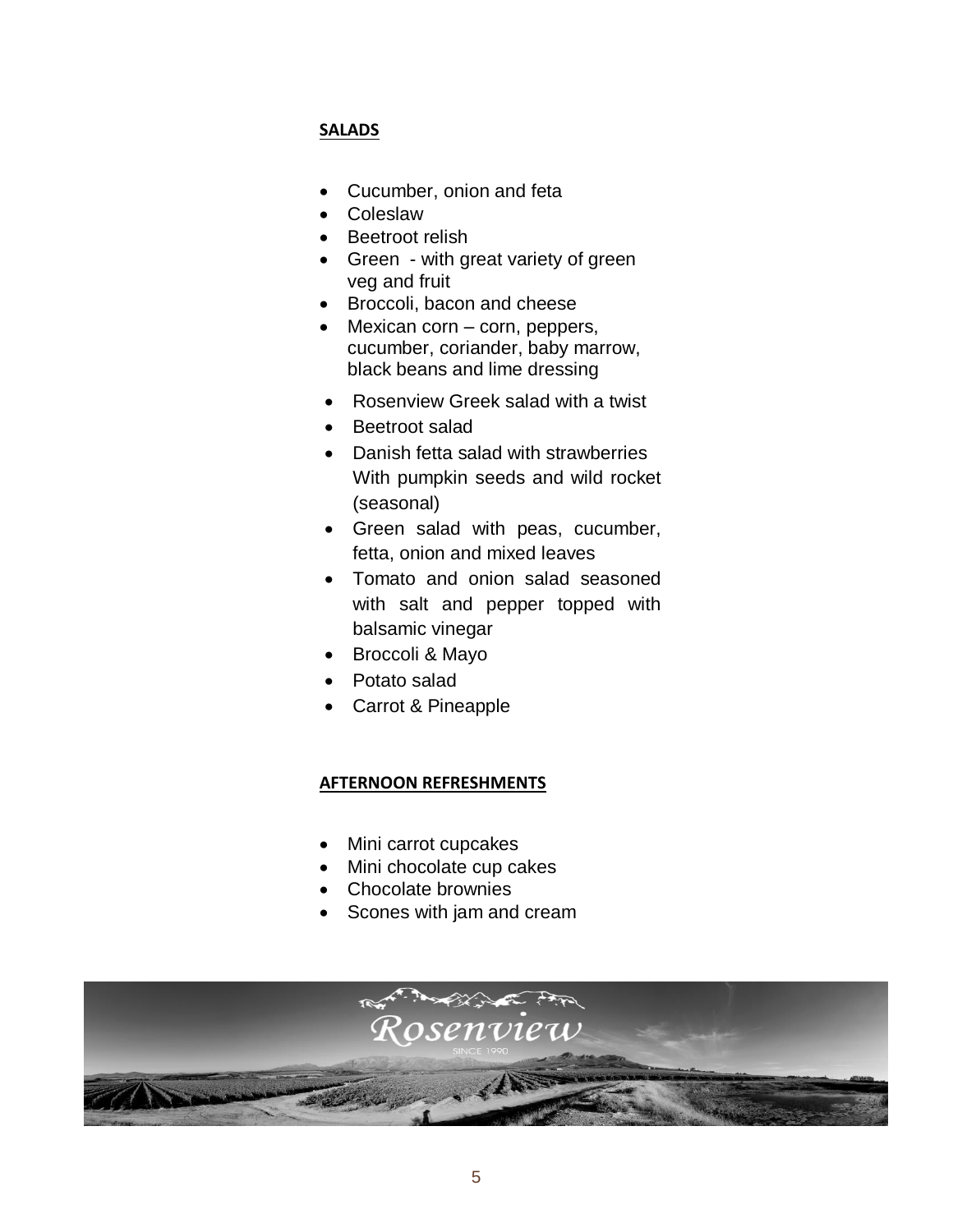- Mini cheese cakes
- Mini quiches
- Open Brochette sandwiches
- Variety of mini savory pies
- Yogurt tart (strawberry or granadilla)
- Traditional Malva pudding with custard
- Apple pie with cream or ice cream
- Peppermint crisp tart with whipped cream
- Milk tart
- 1990 Chocolate Cake
- Sago Pudding
- Waffle with cream or ice cream

#### **ADDITIONAL OPTIONS AVAILABLE**

- **Braai Menu's – Different options available**
- **Spit braai – Functions, weddings, Private,Parties…..Different options available**
- **Snoek Braai**
- **Chicken, Beef, Lamb, Curry pots are available**